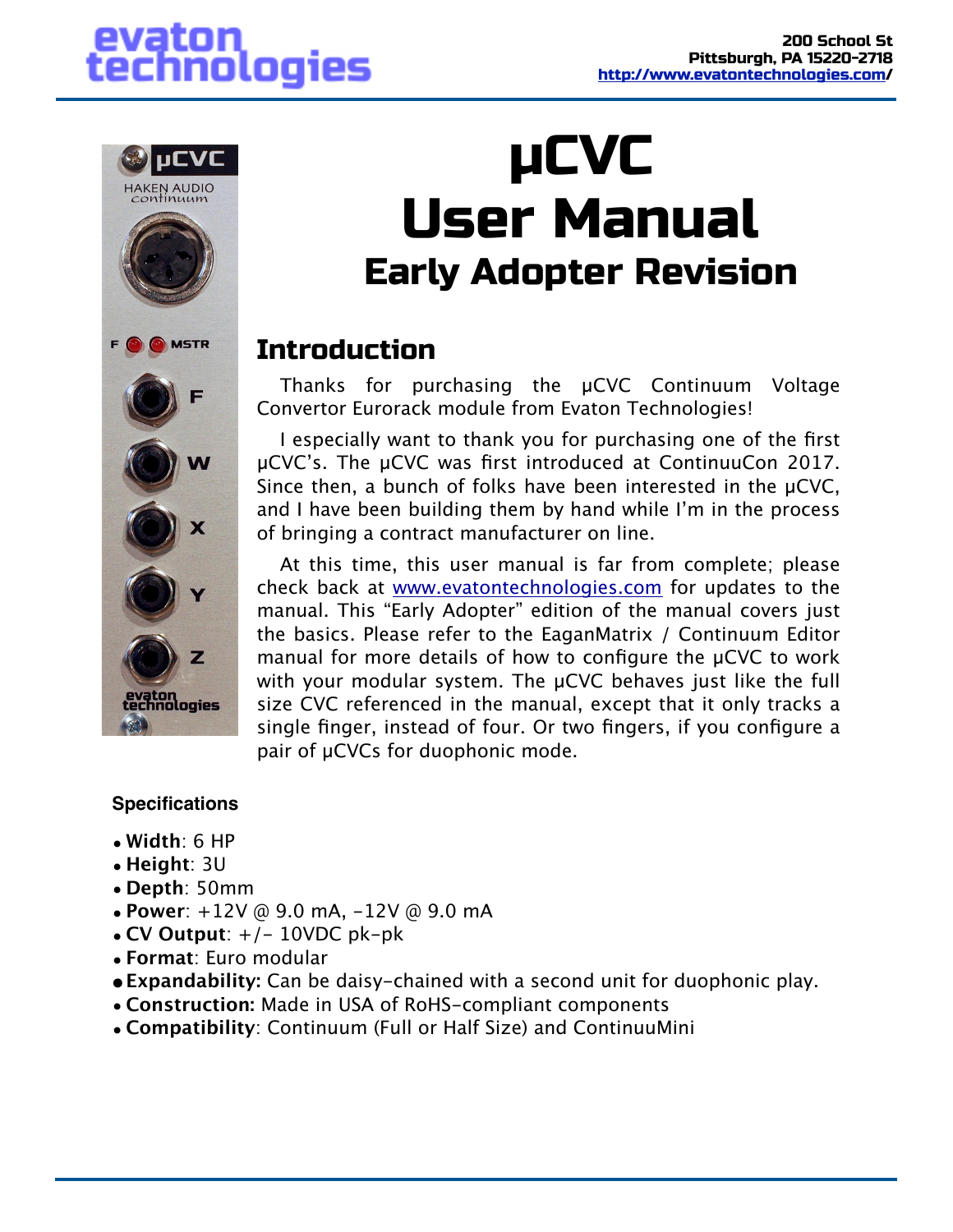## Installation

Install the µCVC by first powering-down your modular synthesizer. Connect the supplied 16-to-10 pin ribbon cable to the 10-pin dual-row header connector on the µCVC. Note that the red stripe on the cable faces the bottom of the module, and the board is marked "Stripe" next to the pin where the stripe should go. **Be careful not to install the cable backwards, or of by one position, as this can cause damage to the µCVC or your synthesizer**.

Connect the other end of the ribbon cable to your synthesizer's power bus. The red stripe on the ribbon cable should face the -12VDC (negative) end of the power connector on the bus, typically also marked "Stripe". Once you are certain the power cable is connected properly (Check twice!), install the module into your rack with two M3x6mm screws. When powered on, the MSTR LED should light up.

#### **Continuum Cable:**

Plug the male MIDI 5-pin DIN plug on the supplied Y-cable into the MIDI OUT jack on your Continuum. Plug the 3-pin metal DIN connector into the jack labelled "HAKEN AUDIO continuum" on the µCVC. Thread the collar clockwise to secure the cable.

If desired, you can plug a MIDI device into the remaining DIN jack on the supplied cable; it duplicates the function of the MIDI OUT jack on the Continuum. In this way, you can use the µCVC and still hook up to the Continuum Editor or other MIDI device.

#### **ContinuuMini Cable:**

Plug the male 3.5mm stereo plug into the the Ped/Ext jack on the ContinuuMini. Plug the 3-pin metal DIN connector into the jack labelled "HAKEN AUDIO continuum" on the µCVC. Thread the collar clockwise to secure the cable.

You will need to select "i2C: CVC" on the ContinuuMini as follows: Press both the **Octave +** and **Octave -** buttons at the same time. Now, push **Octave +** until "**i2c**" is showing. Push **Preset +** / **Preset -** until the display shows "**i2c1**". Press **Octave +** and **Octave -** together again.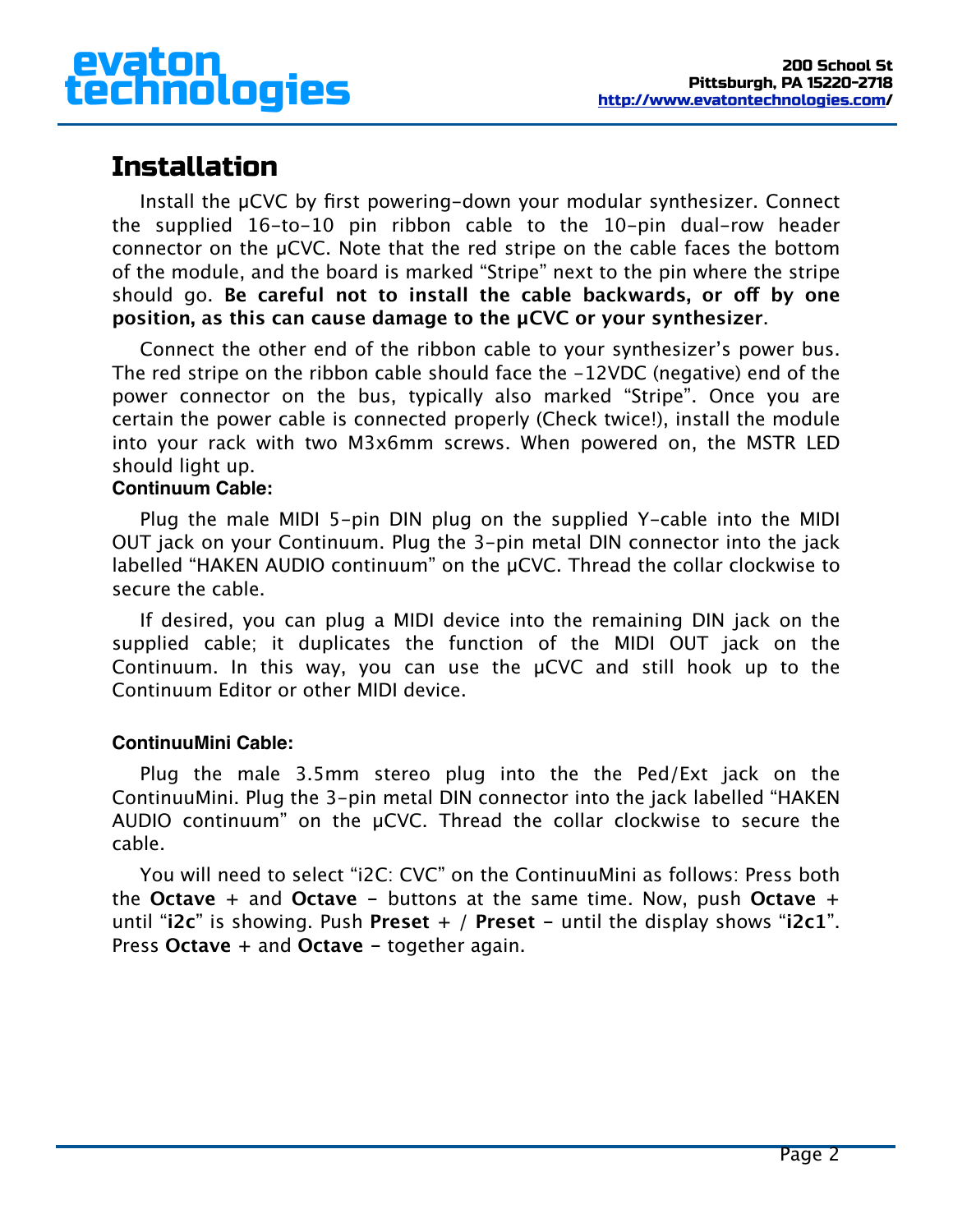## Operation

Turn on your Continuum. Once the Continuum powers up, the "F" LED should light up on the µCVC, indicating that the Continuum has detected the µCVC. If you now play the Continuum surface, the F LED should extinguish, and then will light any time a finger is touching the Continuum surface.

## **Jacks**

There are five jacks on the µCVC:

#### **F: Finger**

This jack outputs an 8 volt gate signal whenever the F LED is lit (i.e. when a finger is touching the Continuum surface). This is regardless of the "W" mapping, so that a "finger present" gate signal is always available. **W, X, Y, Z:**

These jacks output analog voltages corresponding to the W, X, Y, and Z parameters on the Continuum, for a single finger. Typically, W is mapped to "Finger is present" (and will output a 10V gate when a finger is present), X is mapped to pitch (1 volt per octave), Y is mapped to finger position front-toback on the surface, and Z is mapped to depth or pressure into the surface. Note that all of these mappings can be changed in the Continuum Editor software, but these are typical mappings.

## LEDs

#### **F LED:**

This LED lights whenever the µCVC detects that a finger is touching the Continuum surface. The F jack outputs an 8V gate when the F LED is lit.

#### **MSTR LED:**

The MSTR LED lights to indicate which µCVC is the "Master" in a two-µCVC daisy-chained configuration. The Continuum/ContinuuMini connection cable should only be plugged into the µCVC which has its MSTR LED lit. The other µCVC will receive its information over a behind-the-panel ribbon cable from the master µCVC.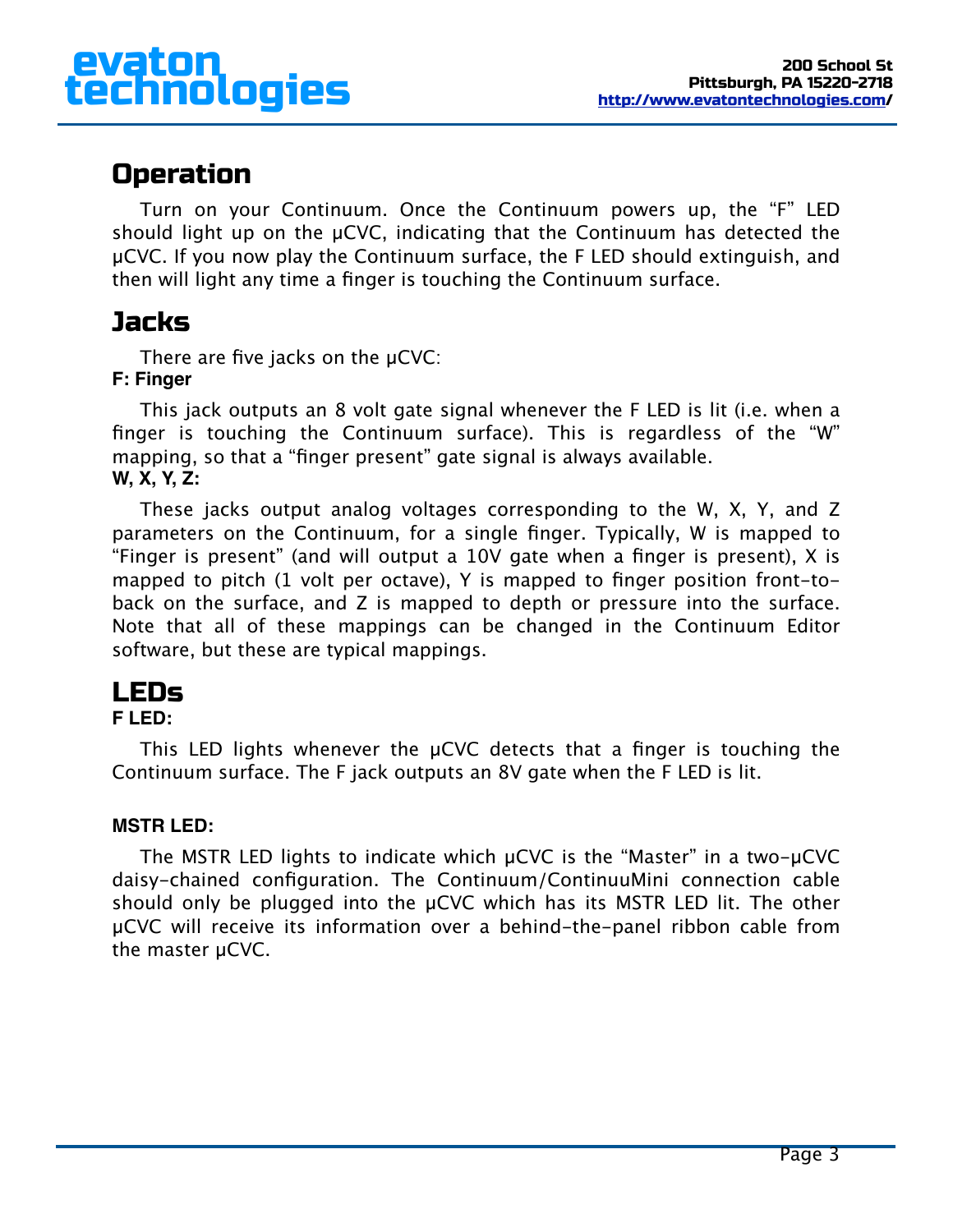# evaton<br>technologies

## Daisy-Chaining for Duophonic Play

A second µCVC can be installed next to an existing µCVC, and connected behind the panel for duophonic play. To do this, remove the 6 jumper blocks located at J8 (Also labelled "IN=MSTR"). This module will now be the "Slave". Then connect the supplied 14-pin keyed ribbon cable from the "M\_OUT" jack near the top of the Master module (which still has its jumper blocks installed) to the "M\_IN" jack (just below the "M OUT" jack) on the Slave unit.



Note that both modules still need to be connected to the Eurorack power bus with their own cable.

Now, plug the Continuum connection cable into the Continuum jack on the Master module. When the Continuum powers up, BOTH modules' "F" LEDs will light up to indicate the Continuum has detected them both. Now, each µCVC will track its own finger on the Continuum surface, allowing you to play duophonic lines.

The method by which each µCVC gets assigned to which finger is determined by settings in the Continuum Editor. Please see the CVC section of the Continuum Editor manual, and bear in mind that when in duophonic configuration, the pair of µCVCs behave like a single full-size CVC, except with only two channels instead of four. (Two fingers' worth). Then, settings of "Last", "Newest", etc. will follow.